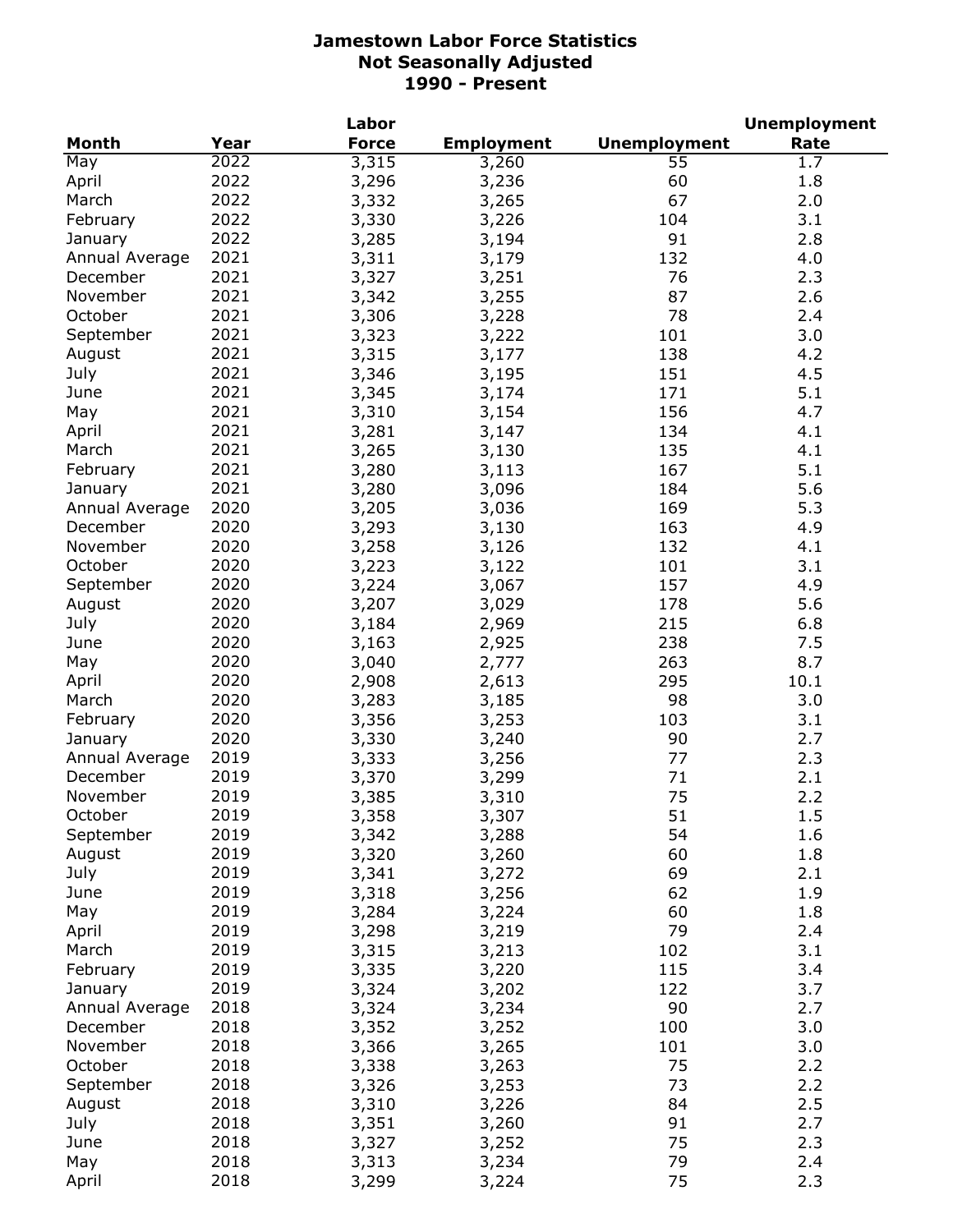|                |              | Labor        |                   |                     | <b>Unemployment</b> |
|----------------|--------------|--------------|-------------------|---------------------|---------------------|
| Month          | Year         | <b>Force</b> | <b>Employment</b> | <b>Unemployment</b> | Rate                |
| March          | 2018         | 3,309        | 3,205             | 104                 | 3.1                 |
| February       | 2018         | 3,322        | 3,199             | 123                 | 3.7                 |
| January        | 2018         | 3,273        | 3,169             | 104                 | 3.2                 |
| Annual Average | 2017         | 3,318        | 3,221             | 97                  | 2.9                 |
| December       | 2017         | 3,330        | 3,241             | 89                  | 2.7                 |
| November       | 2017         | 3,342        | 3,247             | 95                  | 2.8                 |
| October        | 2017         | 3,323        | 3,243             | 80                  | 2.4                 |
| September      | 2017         | 3,343        | 3,250             | 93                  | 2.8                 |
| August         | 2017         | 3,301        | 3,217             | 84                  | 2.5                 |
| July           | 2017         | 3,328        | 3,234             | 94                  | 2.8                 |
| June           | 2017         | 3,322        | 3,234             | 88                  | 2.6                 |
| May            | 2017         | 3,290        | 3,210             | 80                  | 2.4                 |
| April          | 2017         | 3,297        | 3,214             | 83                  | 2.5                 |
| March          | 2017         | 3,314        | 3,202             | 112                 | 3.4                 |
| February       | 2017         | 3,327        | 3,190             | 137                 | 4.1                 |
| January        | 2017         | 3,306        | 3,172             | 134                 | 4.1                 |
| Annual Average | 2016         | 3,197        | 3,080             | 117                 | 3.7                 |
| December       | 2016         | 3,210        | 3,113             | 97                  | 3.0                 |
| November       | 2016         | 3,229        | 3,119             | 110                 | 3.4                 |
| October        | 2016         | 3,216        | 3,110             | 106                 | 3.3                 |
| September      | 2016         | 3,204        | 3,089             | 115                 | 3.6                 |
| August         | 2016         | 3,201        | 3,083             | 118                 | 3.7                 |
| July           | 2016         | 3,215        | 3,099             | 116                 | 3.6                 |
| June           | 2016         | 3,208        | 3,098             | 110                 | 3.4                 |
| May            | 2016         | 3,164        | 3,062             | 102                 | 3.2                 |
| April          | 2016         | 3,176        | 3,067             | 109                 | 3.4                 |
| March          | 2016         | 3,185        | 3,054             | 131                 | 4.1                 |
| February       | 2016         | 3,184        | 3,043             | 141                 | 4.4                 |
| January        | 2016         | 3,170        | 3,024             | 146                 | 4.6                 |
| Annual Average | 2015         | 3,219        | 3,077             | 142                 | 4.4                 |
| December       | 2015         | 3,237        | 3,096             | 141                 | 4.4                 |
| November       | 2015         | 3,234        | 3,093             | 141                 | 4.4                 |
| October        | 2015         | 3,212        | 3,092             | 120                 | 3.7                 |
| September      | 2015         | 3,203        | 3,076             | 127                 | 4.0                 |
| August         | 2015         | 3,210        | 3,079             | 131                 | 4.1                 |
| July           | 2015         | 3,230        | 3,093             | 137                 | 4.2                 |
| June           | 2015         | 3,230        | 3,099             | 131                 | 4.1                 |
| May            | 2015         | 3,203        | 3,078             | 125                 | 3.9                 |
| April          | 2015         | 3,212        | 3,076             | 136                 | 4.2                 |
| March          | 2015         | 3,211        | 3,052             | 159                 | 5.0                 |
| February       | 2015         | 3,224        | 3,053             | 171                 | 5.3                 |
| January        | 2015         | 3,222        | 3,039             | 183                 | 5.7                 |
| Annual Average | 2014         | 3,206        | 3,026             | 180                 | 5.6                 |
| December       | 2014         | 3,217        | 3,079             | 138                 | 4.3                 |
| November       | 2014         | 3,217        | 3,075             | 142                 | 4.4                 |
| October        | 2014         | 3,215        | 3,076             | 139                 | 4.3                 |
| September      | 2014         | 3,207        |                   | 162                 | 5.1                 |
|                |              |              | 3,045             |                     | 5.2                 |
| August         | 2014<br>2014 | 3,207        | 3,041             | 166<br>179          |                     |
| July           | 2014         | 3,226        | 3,047             |                     | 5.5<br>5.2          |
| June           | 2014         | 3,221        | 3,052             | 169<br>195          | 6.1                 |
| May            | 2014         | 3,202        | 3,007             |                     |                     |
| April<br>March | 2014         | 3,192        | 2,999             | 193<br>225          | 6.0                 |
| February       | 2014         | 3,201        | 2,976             | 240                 | 7.0<br>7.5          |
|                |              | 3,210        | 2,970             |                     |                     |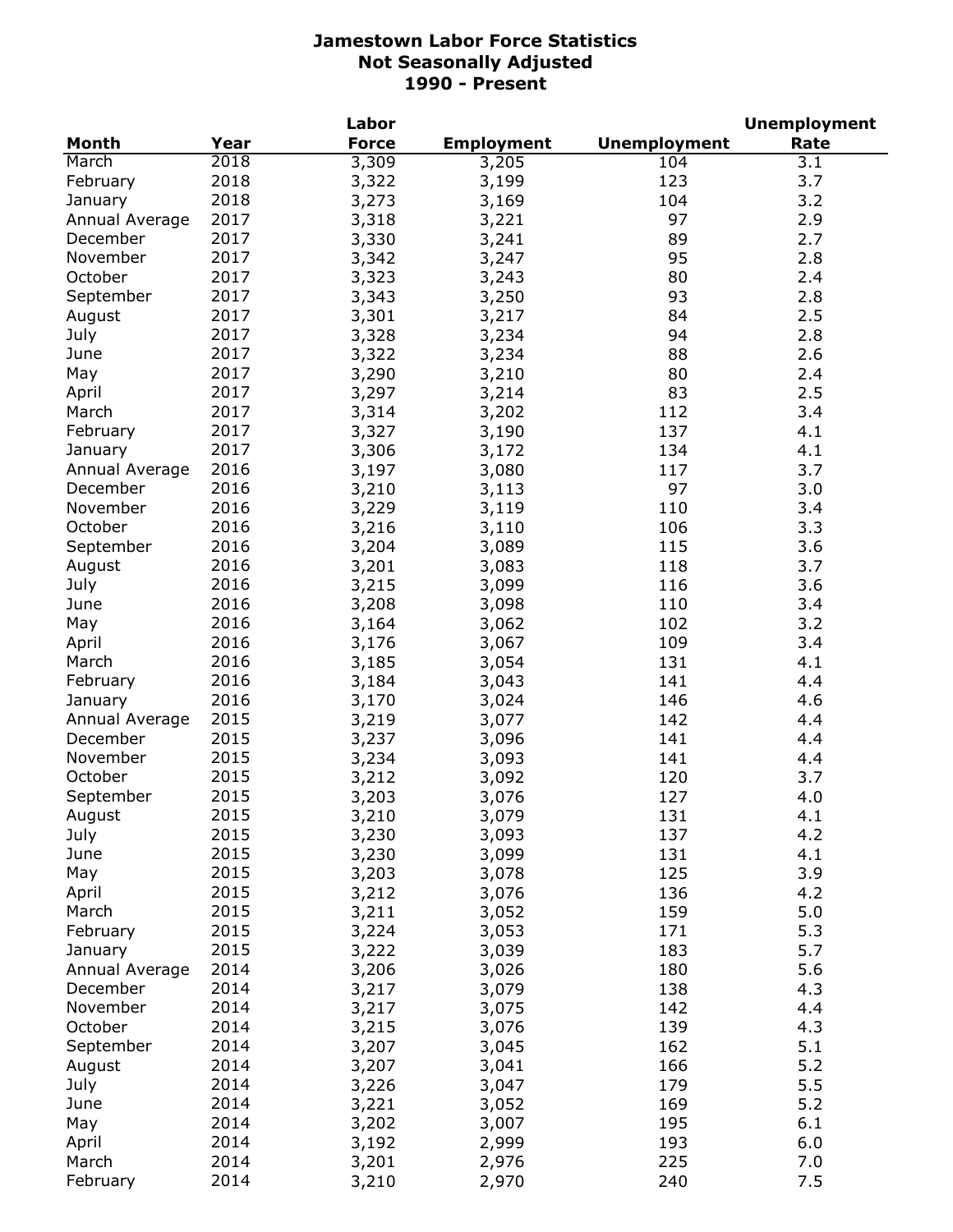|                |      | Labor        |                   |                     | <b>Unemployment</b> |
|----------------|------|--------------|-------------------|---------------------|---------------------|
| <b>Month</b>   | Year | <b>Force</b> | <b>Employment</b> | <b>Unemployment</b> | Rate                |
| January        | 2014 | 3,165        | 2,948             | 217                 | 6.9                 |
| Annual Average | 2013 | 3,206        | 2,990             | 216                 | 6.7                 |
| December       | 2013 | 3,201        | 3,005             | 196                 | 6.1                 |
| November       | 2013 | 3,226        | 3,015             | 211                 | 6.5                 |
| October        | 2013 | 3,207        | 3,000             | 207                 | 6.5                 |
| September      | 2013 | 3,199        | 2,997             | 202                 | 6.3                 |
| August         | 2013 | 3,197        | 2,989             | 208                 | 6.5                 |
| July           | 2013 | 3,209        | 3,007             | 202                 | 6.3                 |
| June           | 2013 | 3,209        | 3,014             | 195                 | 6.1                 |
| May            | 2013 | 3,186        | 2,978             | 208                 | 6.5                 |
| April          | 2013 | 3,176        | 2,977             | 199                 | 6.3                 |
| March          | 2013 | 3,196        | 2,960             | 236                 | 7.4                 |
| February       | 2013 | 3,234        | 2,972             | 262                 | 8.1                 |
| January        | 2013 | 3,230        | 2,960             | 270                 | 8.4                 |
| Annual Average | 2012 | 3,190        | 2,957             | 233                 | 7.3                 |
| December       | 2012 | 3,235        | 3,012             | 223                 | 6.9                 |
| November       | 2012 | 3,223        | 3,009             | 214                 | 6.6                 |
| October        | 2012 | 3,251        | 3,020             | 231                 | 7.1                 |
| September      | 2012 | 3,216        | 2,994             | 222                 | 6.9                 |
| August         | 2012 | 3,194        | 2,971             | 223                 | 7.0                 |
| July           | 2012 | 3,172        | 2,969             | 203                 | 6.4                 |
| June           | 2012 | 3,177        | 2,970             | 207                 | 6.5                 |
| May            | 2012 | 3,152        | 2,939             | 213                 | 6.8                 |
| April          | 2012 | 3,154        | 2,920             | 234                 | 7.4                 |
| March          | 2012 | 3,170        | 2,902             | 268                 | 8.5                 |
| February       | 2012 | 3,185        | 2,896             | 289                 | 9.1                 |
| January        | 2012 | 3,153        | 2,884             | 269                 | 8.5                 |
| Annual Average | 2011 | 3,190        | 2,929             | 261                 | 8.2                 |
| December       | 2011 | 3,203        | 2,938             | 265                 | 8.3                 |
| November       | 2011 | 3,191        | 2,949             | 242                 | 7.6                 |
| October        | 2011 | 3,180        | 2,945             | 235                 | 7.4                 |
| September      | 2011 | 3,150        | 2,928             | 222                 | 7.0                 |
| August         | 2011 | 3,177        | 2,931             | 246                 | 7.7                 |
| July           | 2011 | 3,156        | 2,934             | 222                 | 7.0                 |
| June           | 2011 | 3,174        | 2,950             | 224                 | 7.1                 |
| May            | 2011 | 3,161        | 2,923             | 238                 | 7.5                 |
| April          | 2011 | 3,190        | 2,927             | 263                 | 8.2                 |
| March          | 2011 | 3,209        | 2,910             | 299                 | 9.3                 |
| February       | 2011 | 3,223        | 2,904             | 319                 | 9.9                 |
| January        | 2011 | 3,261        | 2,907             | 354                 | 10.9                |
| Annual Average | 2010 | 3,245        | 2,944             | 301                 | 9.3                 |
| December       | 2010 | 3,231        | 2,954             | 277                 | 8.6                 |
| November       | 2010 | 3,227        | 2,958             | 269                 | 8.3                 |
| October        | 2010 | 3,238        | 2,960             | 278                 | 8.6                 |
| September      | 2010 | 3,233        | 2,963             | 270                 | 8.4                 |
| August         | 2010 | 3,255        | 2,971             | 284                 | 8.7                 |
| July           | 2010 | 3,259        | 2,974             | 285                 | 8.7                 |
| June           | 2010 | 3,257        | 2,970             | 287                 | 8.8                 |
| May            | 2010 | 3,232        | 2,937             | 295                 | 9.1                 |
| April          | 2010 | 3,241        | 2,939             | 302                 | 9.3                 |
| March          | 2010 | 3,265        | 2,907             | 358                 | 11.0                |
| February       | 2010 | 3,244        | 2,898             | 346                 | 10.7                |
| January        | 2010 | 3,255        | 2,891             | 364                 | 11.2                |
| Annual Average | 2009 | 3,101        | 2,866             | 235                 | 7.6                 |
|                |      |              |                   |                     |                     |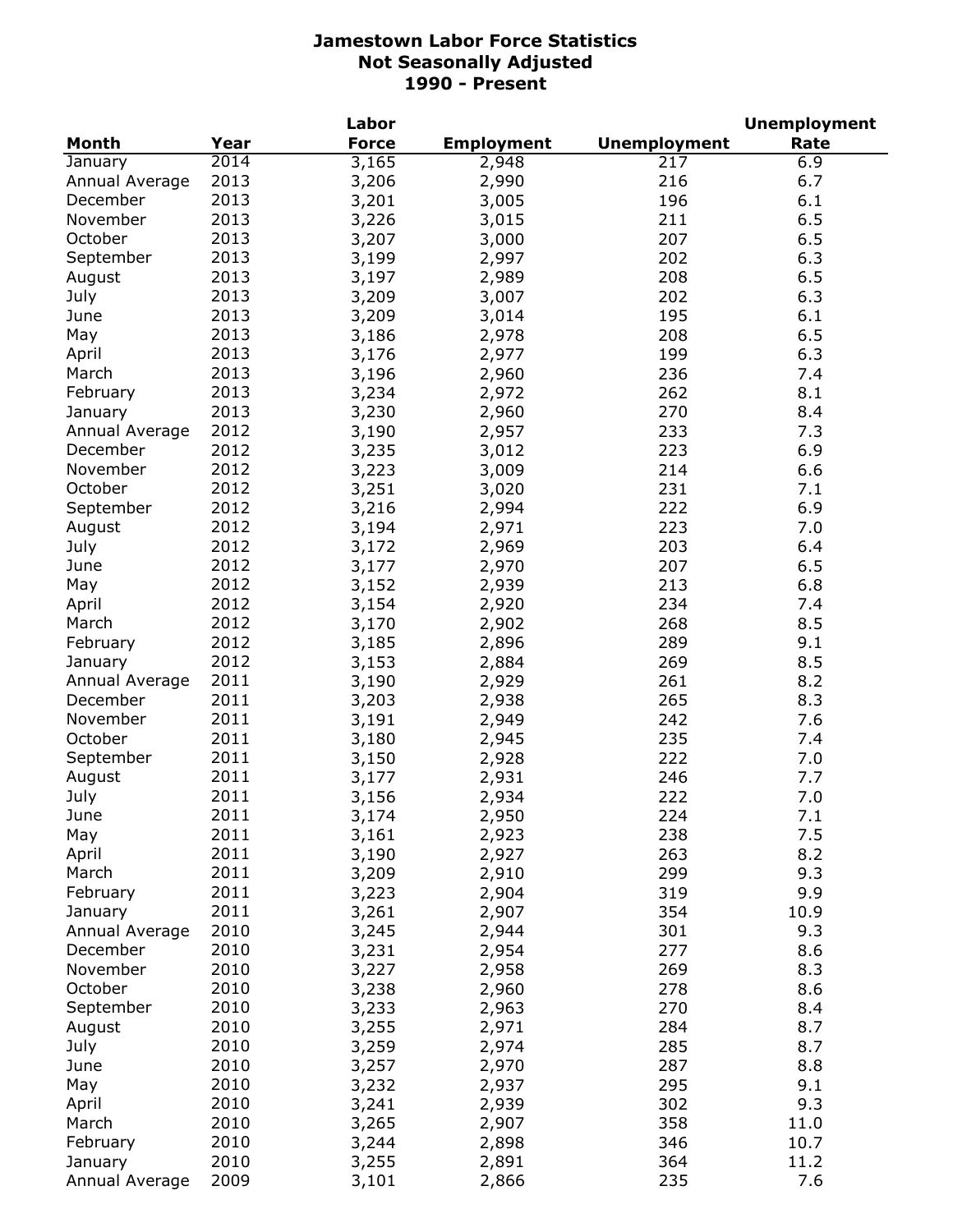|                |      | Labor        |                   |                     | <b>Unemployment</b> |
|----------------|------|--------------|-------------------|---------------------|---------------------|
| <b>Month</b>   | Year | <b>Force</b> | <b>Employment</b> | <b>Unemployment</b> | Rate                |
| December       | 2009 | 3,121        | 2,857             | 264                 | 8.5                 |
| November       | 2009 | 3,153        | 2,880             | 273                 | 8.7                 |
| October        | 2009 | 3,133        | 2,863             | 270                 | 8.6                 |
| September      | 2009 | 3,077        | 2,860             | 217                 | 7.1                 |
| August         | 2009 | 3,110        | 2,881             | 229                 | 7.4                 |
| July           | 2009 | 3,128        | 2,896             | 232                 | 7.4                 |
| June           | 2009 | 3,115        | 2,890             | 225                 | 7.2                 |
| May            | 2009 | 3,055        | 2,850             | 205                 | 6.7                 |
| April          | 2009 | 3,064        | 2,859             | 205                 | 6.7                 |
| March          | 2009 | 3,076        | 2,846             | 230                 | 7.5                 |
| February       | 2009 | 3,087        | 2,853             | 234                 | 7.6                 |
| January        | 2009 | 3,084        | 2,852             | 232                 | 7.5                 |
| Annual Average | 2008 | 3,142        | 2,982             | 160                 | 5.1                 |
| December       | 2008 | 3,124        | 2,934             | 190                 | 6.1                 |
| November       | 2008 | 3,145        | 2,966             | 179                 | 5.7                 |
| October        | 2008 |              |                   | 178                 | 5.7                 |
|                |      | 3,144        | 2,966             |                     |                     |
| September      | 2008 | 3,122        | 2,969             | 153                 | 4.9                 |
| August         | 2008 | 3,152        | 2,977             | 175                 | 5.6                 |
| July           | 2008 | 3,173        | 3,004             | 169                 | 5.3                 |
| June           | 2008 | 3,147        | 3,011             | 136                 | 4.3                 |
| May            | 2008 | 3,121        | 2,980             | 141                 | 4.5                 |
| April          | 2008 | 3,128        | 3,001             | 127                 | 4.1                 |
| March          | 2008 | 3,127        | 2,989             | 138                 | 4.4                 |
| February       | 2008 | 3,144        | 2,988             | 156                 | 5.0                 |
| January        | 2008 | 3,177        | 3,002             | 175                 | 5.5                 |
| Annual Average | 2007 | 3,199        | 3,083             | 116                 | 3.6                 |
| December       | 2007 | 3,209        | 3,074             | 135                 | 4.2                 |
| November       | 2007 | 3,218        | 3,099             | 119                 | 3.7                 |
| October        | 2007 | 3,200        | 3,092             | 108                 | 3.4                 |
| September      | 2007 | 3,190        | 3,090             | 100                 | 3.1                 |
| August         | 2007 | 3,192        | 3,078             | 114                 | 3.6                 |
| July           | 2007 | 3,215        | 3,100             | 115                 | 3.6                 |
| June           | 2007 | 3,217        | 3,110             | 107                 | 3.3                 |
| May            | 2007 | 3,183        | 3,077             | 106                 | 3.3                 |
| April          | 2007 | 3,169        | 3,070             | 99                  | 3.1                 |
| March          | 2007 | 3,187        | 3,071             | 116                 | 3.6                 |
| February       | 2007 | 3,197        | 3,065             | 132                 | 4.1                 |
| January        | 2007 | 3,205        | 3,065             | 140                 | 4.4                 |
| Annual Average | 2006 | 3,184        | 3,064             | 120                 | 3.8                 |
| December       | 2006 | 3,211        | 3,106             | 105                 | 3.3                 |
| November       | 2006 | 3,220        | 3,109             | 111                 | 3.4                 |
| October        | 2006 | 3,209        | 3,102             | 107                 | 3.3                 |
| September      | 2006 | 3,186        | 3,083             | 103                 | 3.2                 |
|                | 2006 | 3,199        |                   | 121                 | 3.8                 |
| August         |      |              | 3,078             |                     | 3.5                 |
| July           | 2006 | 3,196        | 3,083             | 113                 |                     |
| June           | 2006 | 3,189        | 3,083             | 106                 | 3.3                 |
| May            | 2006 | 3,152        | 3,045             | 107                 | 3.4                 |
| April          | 2006 | 3,159        | 3,039             | 120                 | 3.8                 |
| March          | 2006 | 3,162        | 3,020             | 142                 | 4.5                 |
| February       | 2006 | 3,158        | 3,011             | 147                 | 4.7                 |
| January        | 2006 | 3,166        | 3,010             | 156                 | 4.9                 |
| Annual Average | 2005 | 3,162        | 3,041             | 121                 | 3.8                 |
| December       | 2005 | 3,207        | 3,084             | 123                 | 3.8                 |
| November       | 2005 | 3,213        | 3,093             | 120                 | 3.7                 |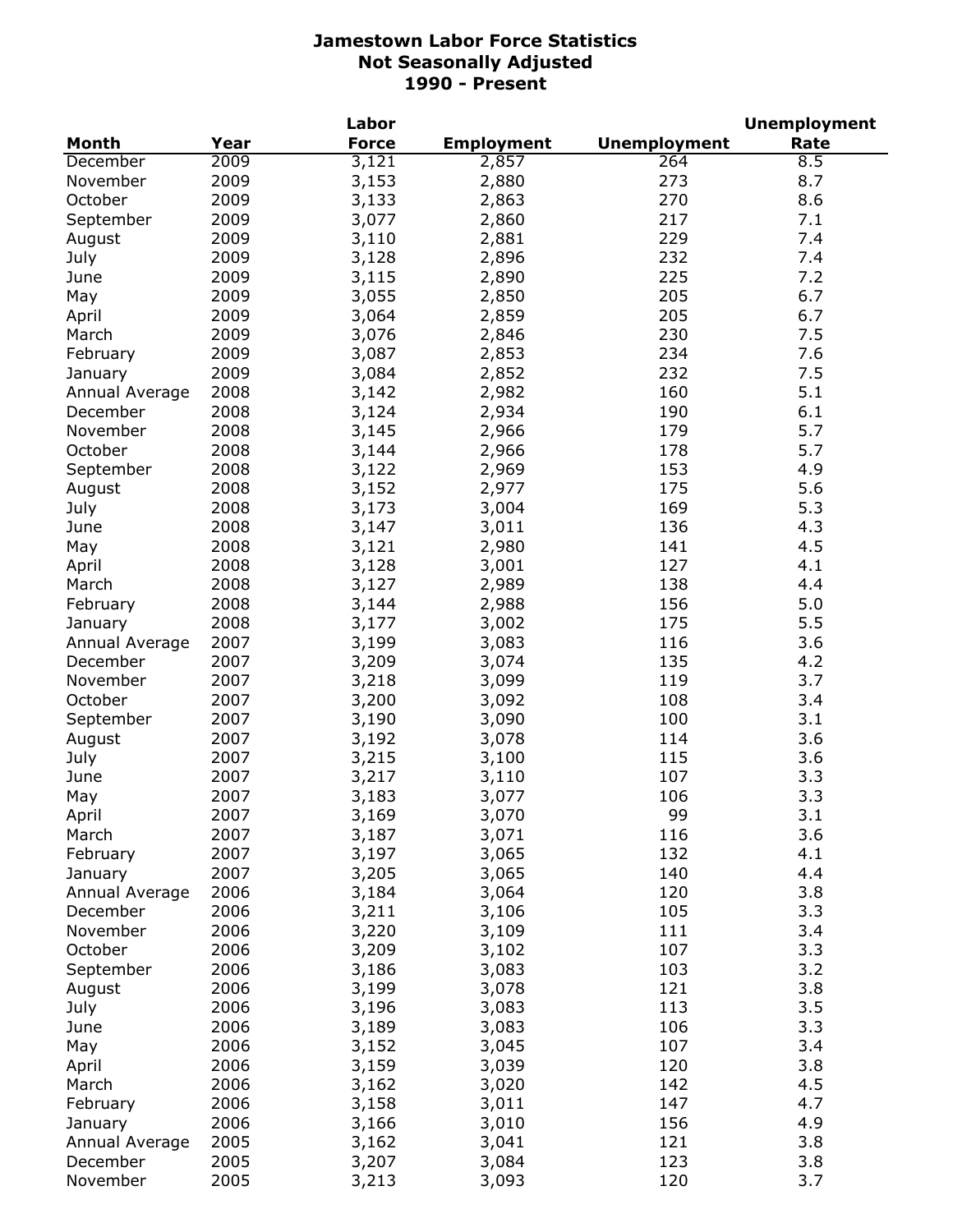|                |      | Labor        |                   |                     | <b>Unemployment</b> |
|----------------|------|--------------|-------------------|---------------------|---------------------|
| <b>Month</b>   | Year | <b>Force</b> | <b>Employment</b> | <b>Unemployment</b> | Rate                |
| October        | 2005 | 3,172        | 3,081             | 91                  | 2.9                 |
| September      | 2005 | 3,175        | 3,066             | 109                 | 3.4                 |
| August         | 2005 | 3,189        | 3,073             | 116                 | 3.6                 |
| July           | 2005 | 3,184        | 3,070             | 114                 | 3.6                 |
| June           | 2005 | 3,171        | 3,056             | 115                 | 3.6                 |
| May            | 2005 | 3,131        | 3,023             | 108                 | 3.4                 |
| April          | 2005 | 3,136        | 3,012             | 124                 | 4.0                 |
| March          | 2005 | 3,128        | 2,986             | 142                 | 4.5                 |
| February       | 2005 | 3,123        | 2,975             | 148                 | 4.7                 |
| January        | 2005 | 3,111        | 2,969             | 142                 | 4.6                 |
| Annual Average | 2004 | 3,147        | 3,027             | 120                 | 3.8                 |
| December       | 2004 | 3,154        | 3,052             | 102                 | 3.2                 |
| November       | 2004 | 3,165        | 3,065             | 100                 | 3.2                 |
| October        | 2004 | 3,136        | 3,051             | 85                  | 2.7                 |
|                | 2004 | 3,115        | 3,035             | 80                  | 2.6                 |
| September      |      |              |                   |                     |                     |
| August         | 2004 | 3,143        | 3,039             | 104                 | 3.3                 |
| July           | 2004 | 3,162        | 3,052             | 110                 | 3.5                 |
| June           | 2004 | 3,153        | 3,039             | 114                 | 3.6                 |
| May            | 2004 | 3,125        | 3,004             | 121                 | 3.9                 |
| April          | 2004 | 3,127        | 3,002             | 125                 | 4.0                 |
| March          | 2004 | 3,148        | 2,987             | 161                 | 5.1                 |
| February       | 2004 | 3,153        | 2,994             | 159                 | 5.0                 |
| January        | 2004 | 3,176        | 3,001             | 175                 | 5.5                 |
| Annual Average | 2003 | 3,183        | 3,058             | 125                 | 3.9                 |
| December       | 2003 | 3,183        | 3,072             | 111                 | 3.5                 |
| November       | 2003 | 3,193        | 3,082             | 111                 | 3.5                 |
| October        | 2003 | 3,160        | 3,069             | 91                  | 2.9                 |
| September      | 2003 | 3,150        | 3,059             | 91                  | 2.9                 |
| August         | 2003 | 3,173        | 3,062             | 111                 | 3.5                 |
| July           | 2003 | 3,187        | 3,074             | 113                 | 3.5                 |
| June           | 2003 | 3,211        | 3,082             | 129                 | 4.0                 |
| May            | 2003 | 3,164        | 3,046             | 118                 | 3.7                 |
| April          | 2003 | 3,175        | 3,051             | 124                 | 3.9                 |
| March          | 2003 | 3,191        | 3,036             | 155                 | 4.9                 |
| February       | 2003 | 3,210        | 3,038             | 172                 | 5.4                 |
| January        | 2003 | 3,191        | 3,023             | 168                 | 5.3                 |
| Annual Average | 2002 | 3,140        | 3,021             | 119                 | 3.8                 |
| December       | 2002 | 3,189        | 3,064             | 125                 | 3.9                 |
| November       | 2002 | 3,198        | 3,071             | 127                 | 4.0                 |
| October        | 2002 | 3,180        | 3,058             | 122                 | 3.8                 |
| September      | 2002 | 3,171        | 3,050             | 121                 | 3.8                 |
| August         | 2002 | 3,169        | 3,041             | 128                 | 4.0                 |
| July           | 2002 | 3,168        | 3,042             | 126                 | 4.0                 |
| June           | 2002 | 3,136        | 3,034             | 102                 | 3.3                 |
| May            | 2002 | 3,106        | 2,997             | 109                 | 3.5                 |
|                |      | 3,095        | 2,986             | 109                 | 3.5                 |
| April          | 2002 |              |                   | 112                 |                     |
| March          | 2002 | 3,093        | 2,981             |                     | 3.6                 |
| February       | 2002 | 3,100        | 2,984             | 116                 | 3.7                 |
| January        | 2002 | 3,080        | 2,948             | 132                 | 4.3                 |
| Annual Average | 2001 | 3,117        | 3,012             | 105                 | 3.4                 |
| December       | 2001 | 3,131        | 3,030             | 101                 | 3.2                 |
| November       | 2001 | 3,127        | 3,030             | 97                  | 3.1                 |
| October        | 2001 | 3,119        | 3,025             | 94                  | 3.0                 |
| September      | 2001 | 3,117        | 3,024             | 93                  | 3.0                 |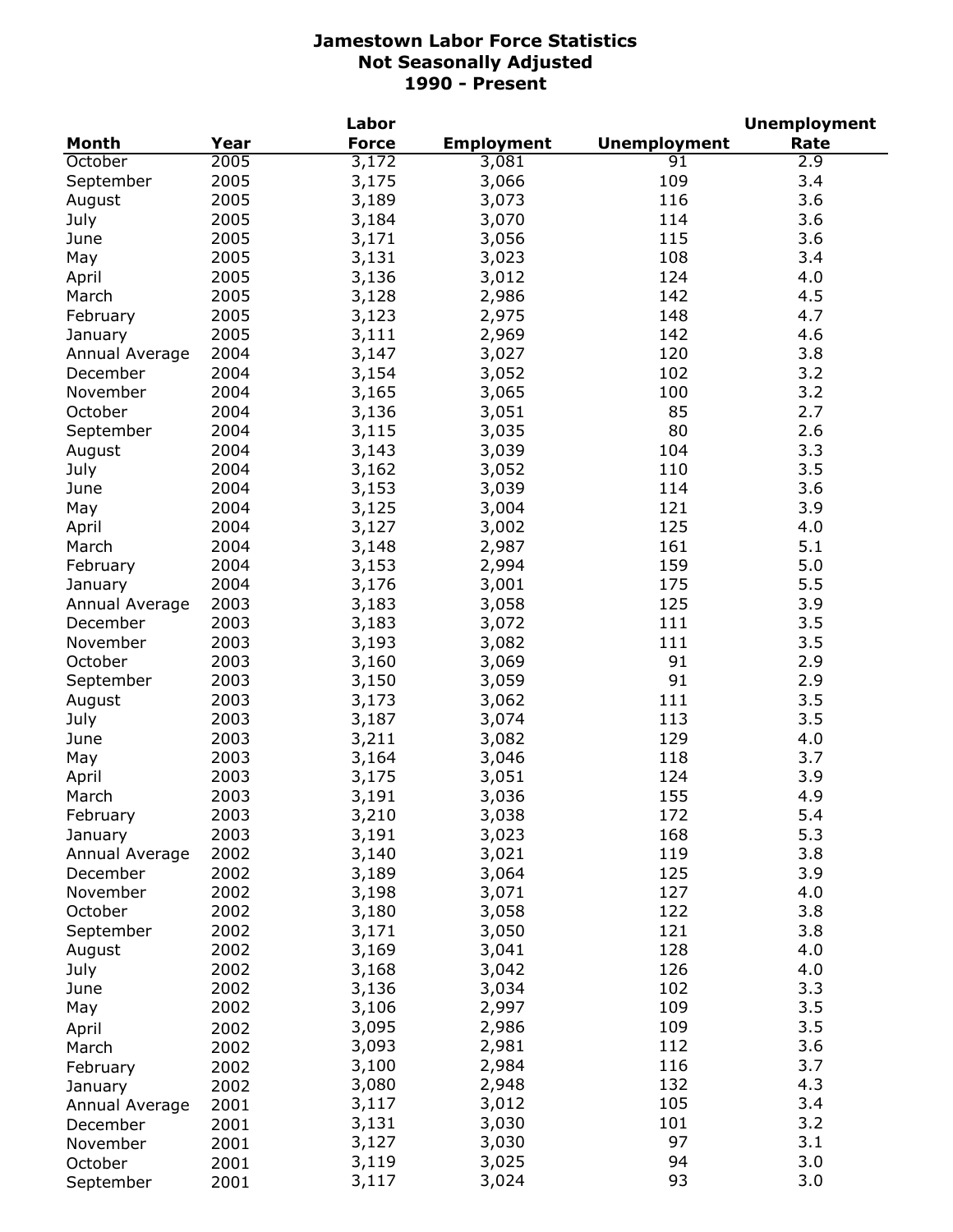|                |      | Labor        |                   |                     | <b>Unemployment</b> |
|----------------|------|--------------|-------------------|---------------------|---------------------|
| <b>Month</b>   | Year | <b>Force</b> | <b>Employment</b> | <b>Unemployment</b> | Rate                |
| August         | 2001 | 3,107        | 3,007             | 100                 | 3.2                 |
| July           | 2001 | 3,124        | 3,026             | 98                  | 3.1                 |
| June           | 2001 | 3,119        | 3,023             | 96                  | 3.1                 |
| May            | 2001 | 3,085        | 2,990             | 95                  | 3.1                 |
| April          | 2001 | 3,106        | 2,998             | 108                 | 3.5                 |
| March          | 2001 | 3,119        | 2,996             | 123                 | 3.9                 |
| February       | 2001 | 3,123        | 2,996             | 127                 | 4.1                 |
| January        | 2001 | 3,128        | 2,995             | 133                 | 4.3                 |
| Annual Average | 2000 | 3,159        | 3,057             | 102                 | 3.2                 |
| December       | 2000 | 3,179        | 3,083             | 96                  | 3.0                 |
| November       | 2000 | 3,173        | 3,081             | 92                  | 2.9                 |
| October        | 2000 | 3,143        | 3,068             | 75                  | 2.4                 |
|                |      | 3,148        | 3,055             | 93                  | 3.0                 |
| September      | 2000 | 3,162        | 3,061             | 101                 | 3.2                 |
| August         | 2000 | 3,157        | 3,065             | 92                  | 2.9                 |
| July           | 2000 |              |                   | 93                  |                     |
| June           | 2000 | 3,169        | 3,076             |                     | 2.9                 |
| May            | 2000 | 3,149        | 3,047             | 102                 | 3.2                 |
| April          | 2000 | 3,149        | 3,060             | 89                  | 2.8                 |
| March          | 2000 | 3,147        | 3,035             | 112                 | 3.6                 |
| February       | 2000 | 3,159        | 3,026             | 133                 | 4.2                 |
| January        | 2000 | 3,176        | 3,026             | 150                 | 4.7                 |
| Annual Average | 1999 | 2,854        | 2,765             | 89                  | 3.1                 |
| December       | 1999 | 2,910        | 2,817             | 93                  | 3.2                 |
| November       | 1999 | 2,913        | 2,814             | 99                  | 3.4                 |
| October        | 1999 | 2,889        | 2,786             | 103                 | 3.6                 |
| September      | 1999 | 2,861        | 2,768             | 93                  | 3.3                 |
| August         | 1999 | 2,855        | 2,773             | 82                  | 2.9                 |
| July           | 1999 | 2,847        | 2,772             | 75                  | 2.6                 |
| June           | 1999 | 2,845        | 2,769             | 76                  | 2.7                 |
| May            | 1999 | 2,804        | 2,749             | 55                  | 2.0                 |
| April          | 1999 | 2,801        | 2,745             | 56                  | 2.0                 |
| March          | 1999 | 2,842        | 2,742             | 100                 | 3.5                 |
| February       | 1999 | 2,841        | 2,727             | 114                 | 4.0                 |
| January        | 1999 | 2,848        | 2,723             | 125                 | 4.4                 |
| Annual Average | 1998 | 2,809        | 2,711             | 98                  | 3.5                 |
| December       | 1998 | 2,858        | 2,774             | 84                  | 2.9                 |
| November       | 1998 | 2,860        | 2,770             | 90                  | 3.1                 |
| October        | 1998 | 2,811        | 2,738             | 73                  | 2.6                 |
| September      | 1998 | 2,786        | 2,721             | 65                  | 2.3                 |
| August         | 1998 | 2,782        | 2,719             | 63                  | 2.3                 |
| July           | 1998 | 2,791        | 2,718             | 73                  | 2.6                 |
| June           | 1998 | 2,794        | 2,713             | 81                  | 2.9                 |
|                |      | 2,780        | 2,687             | 93                  | 3.3                 |
| May            | 1998 | 2,777        | 2,679             | 98                  | 3.5                 |
| April          | 1998 | 2,811        | 2,671             | 140                 | 5.0                 |
| March          | 1998 |              |                   |                     |                     |
| February       | 1998 | 2,827        | 2,668             | 159                 | 5.6                 |
| January        | 1998 | 2,826        | 2,668             | 158                 | 5.6                 |
| Annual Average | 1997 | 2,798        | 2,678             | 120                 | 4.3                 |
| December       | 1997 | 2,808        | 2,718             | 90                  | 3.2                 |
| November       | 1997 | 2,813        | 2,730             | 83                  | 3.0                 |
| October        | 1997 | 2,820        | 2,712             | 108                 | 3.8                 |
| September      | 1997 | 2,815        | 2,706             | 109                 | 3.9                 |
| August         | 1997 | 2,837        | 2,710             | 127                 | 4.5                 |
| July           | 1997 | 2,813        | 2,705             | 108                 | 3.8                 |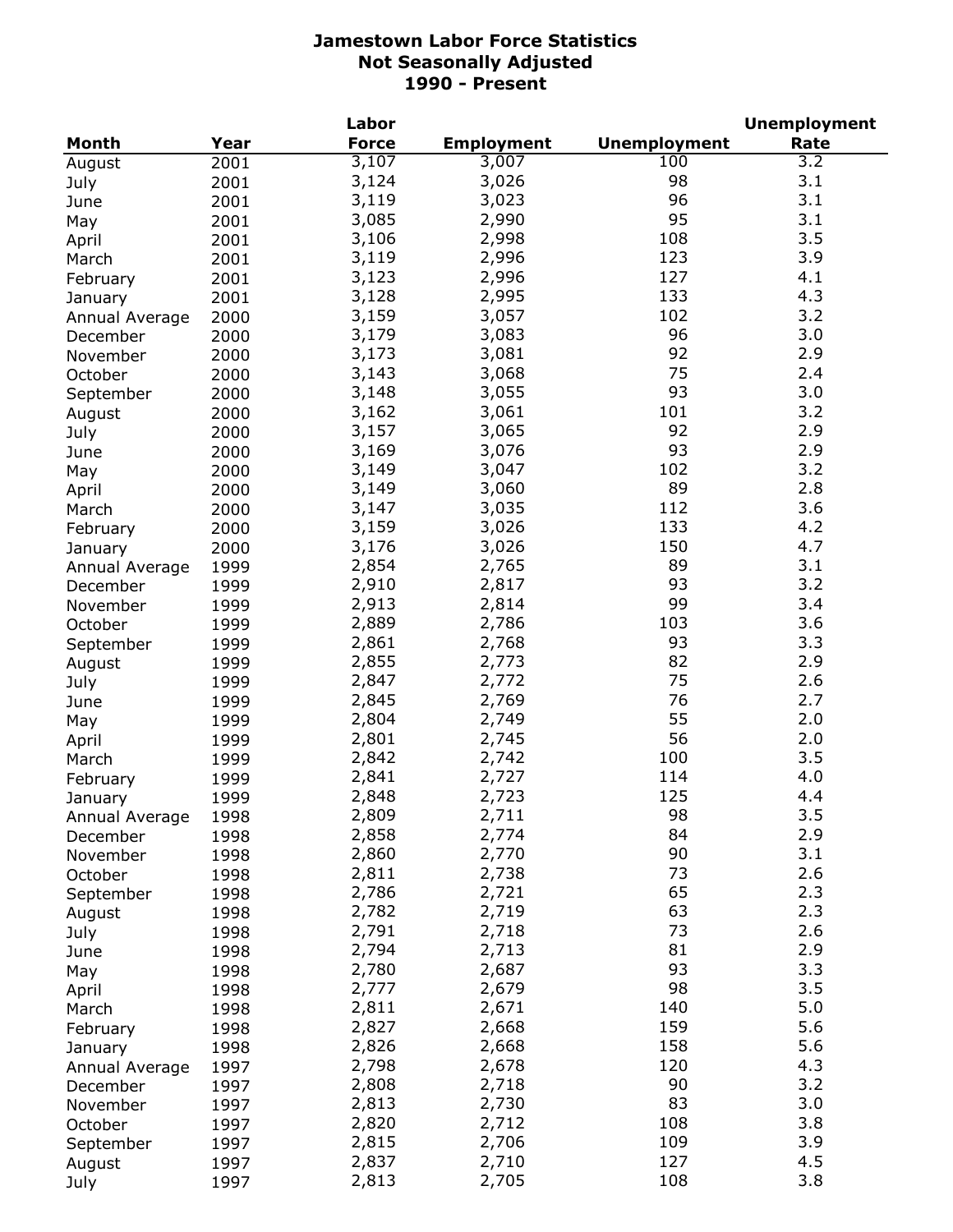| <b>Month</b><br>Year<br><b>Force</b><br><b>Employment</b><br><b>Unemployment</b><br>Rate<br>2,789<br>2,687<br>102<br>3.7<br>1997<br>June<br>2,760<br>103<br>3.7<br>2,657<br>1997<br>May<br>141<br>5.1<br>2,790<br>2,649<br>1997<br>April<br>147<br>5.3<br>2,782<br>2,635<br>1997<br>March<br>151<br>5.5<br>2,769<br>2,618<br>1997<br>February<br>171<br>6.1<br>2,784<br>2,613<br>1997<br>January<br>2,706<br>113<br>4.2<br>2,593<br>1996<br>Annual Average<br>2,741<br>100<br>3.6<br>2,641<br>1996<br>December<br>2,759<br>4.0<br>2,648<br>111<br>1996<br>November<br>2,742<br>106<br>3.9<br>2,636<br>1996<br>October<br>97<br>2,715<br>2,618<br>3.6<br>1996<br>September<br>97<br>2,711<br>2,614<br>3.6<br>1996<br>August<br>2,705<br>2,603<br>102<br>3.8<br>1996<br>July<br>90<br>2,697<br>2,607<br>3.3<br>1996<br>June<br>88<br>3.3<br>2,662<br>2,574<br>1996<br>May<br>2,560<br>120<br>4.5<br>2,680<br>1996<br>April<br>5.5<br>150<br>2,703<br>2,553<br>1996<br>March<br>5.8<br>156<br>2,697<br>2,541<br>1996<br>February<br>142<br>5.3<br>2,664<br>2,522<br>1996<br>January<br>135<br>5.1<br>2,647<br>2,512<br>1995<br>Annual Average<br>123<br>4.6<br>2,678<br>2,555<br>1995<br>December<br>94<br>3.5<br>2,655<br>2,561<br>1995<br>November<br>115<br>4.3<br>2,657<br>2,542<br>1995<br>October<br>151<br>5.7<br>2,672<br>2,521<br>1995<br>September<br>2,659<br>2,528<br>131<br>4.9<br>1995<br>August<br>2,632<br>2,516<br>116<br>4.4<br>1995<br>July<br>2,615<br>2,510<br>105<br>4.0<br>1995<br>June<br>2,588<br>2,479<br>109<br>4.2<br>1995<br>May<br>2,628<br>2,485<br>143<br>5.4<br>1995<br>April<br>2,663<br>2,480<br>183<br>6.9<br>1995<br>March<br>2,657<br>170<br>6.4<br>2,487<br>1995<br>February<br>2,661<br>180<br>6.8<br>2,481<br>1995<br>January<br>137<br>4.9<br>2,823<br>2,686<br>1994<br>Annual Average<br>105<br>3.7<br>2,815<br>2,710<br>1994<br>December<br>125<br>4.4<br>2,722<br>November<br>1994<br>2,847<br>118<br>4.2<br>2,823<br>2,705<br>1994<br>October<br>3.7<br>102<br>2,785<br>2,683<br>1994<br>September<br>4.2<br>2,819<br>2,701<br>118<br>1994<br>August<br>128<br>4.5<br>2,822<br>2,694<br>1994<br>July<br>4.3<br>2,820<br>2,699<br>121<br>1994<br>June<br>117<br>4.2<br>2,790<br>2,673<br>1994<br>May<br>2,807<br>147<br>5.2<br>2,660<br>1994<br>April<br>2,840<br>185<br>6.5<br>2,655<br>1994<br>March<br>2,840<br>6.0<br>2,669<br>171<br>1994<br>February<br>2,869<br>206<br>7.2<br>2,663<br>1994<br>January<br>5.9<br>2,832<br>2,665<br>167<br>1993<br>Annual Average<br>2,817<br>136<br>4.8<br>2,681<br>1993<br>December<br>2,803<br>117<br>4.2<br>2,686<br>1993<br>November<br>2,799<br>126<br>4.5<br>2,673<br>1993<br>October<br>110<br>4.0<br>2,779<br>2,669<br>1993<br>September<br>133<br>4.7<br>2,829<br>2,696<br>1993<br>August<br>5.0<br>143<br>2,840<br>2,697<br>1993<br>July<br>151<br>5.3<br>2,844<br>2,693<br>1993<br>June<br>176<br>6.2<br>2,834<br>2,658<br>1993<br>May |  | Labor |  | <b>Unemployment</b> |
|------------------------------------------------------------------------------------------------------------------------------------------------------------------------------------------------------------------------------------------------------------------------------------------------------------------------------------------------------------------------------------------------------------------------------------------------------------------------------------------------------------------------------------------------------------------------------------------------------------------------------------------------------------------------------------------------------------------------------------------------------------------------------------------------------------------------------------------------------------------------------------------------------------------------------------------------------------------------------------------------------------------------------------------------------------------------------------------------------------------------------------------------------------------------------------------------------------------------------------------------------------------------------------------------------------------------------------------------------------------------------------------------------------------------------------------------------------------------------------------------------------------------------------------------------------------------------------------------------------------------------------------------------------------------------------------------------------------------------------------------------------------------------------------------------------------------------------------------------------------------------------------------------------------------------------------------------------------------------------------------------------------------------------------------------------------------------------------------------------------------------------------------------------------------------------------------------------------------------------------------------------------------------------------------------------------------------------------------------------------------------------------------------------------------------------------------------------------------------------------------------------------------------------------------------------------------------------------------------------------------------------------------------------------------------------------------------------------------------------------------------------------------------------------------------------------------------------------------------------------------------------------------------------------------------------|--|-------|--|---------------------|
|                                                                                                                                                                                                                                                                                                                                                                                                                                                                                                                                                                                                                                                                                                                                                                                                                                                                                                                                                                                                                                                                                                                                                                                                                                                                                                                                                                                                                                                                                                                                                                                                                                                                                                                                                                                                                                                                                                                                                                                                                                                                                                                                                                                                                                                                                                                                                                                                                                                                                                                                                                                                                                                                                                                                                                                                                                                                                                                                    |  |       |  |                     |
|                                                                                                                                                                                                                                                                                                                                                                                                                                                                                                                                                                                                                                                                                                                                                                                                                                                                                                                                                                                                                                                                                                                                                                                                                                                                                                                                                                                                                                                                                                                                                                                                                                                                                                                                                                                                                                                                                                                                                                                                                                                                                                                                                                                                                                                                                                                                                                                                                                                                                                                                                                                                                                                                                                                                                                                                                                                                                                                                    |  |       |  |                     |
|                                                                                                                                                                                                                                                                                                                                                                                                                                                                                                                                                                                                                                                                                                                                                                                                                                                                                                                                                                                                                                                                                                                                                                                                                                                                                                                                                                                                                                                                                                                                                                                                                                                                                                                                                                                                                                                                                                                                                                                                                                                                                                                                                                                                                                                                                                                                                                                                                                                                                                                                                                                                                                                                                                                                                                                                                                                                                                                                    |  |       |  |                     |
|                                                                                                                                                                                                                                                                                                                                                                                                                                                                                                                                                                                                                                                                                                                                                                                                                                                                                                                                                                                                                                                                                                                                                                                                                                                                                                                                                                                                                                                                                                                                                                                                                                                                                                                                                                                                                                                                                                                                                                                                                                                                                                                                                                                                                                                                                                                                                                                                                                                                                                                                                                                                                                                                                                                                                                                                                                                                                                                                    |  |       |  |                     |
|                                                                                                                                                                                                                                                                                                                                                                                                                                                                                                                                                                                                                                                                                                                                                                                                                                                                                                                                                                                                                                                                                                                                                                                                                                                                                                                                                                                                                                                                                                                                                                                                                                                                                                                                                                                                                                                                                                                                                                                                                                                                                                                                                                                                                                                                                                                                                                                                                                                                                                                                                                                                                                                                                                                                                                                                                                                                                                                                    |  |       |  |                     |
|                                                                                                                                                                                                                                                                                                                                                                                                                                                                                                                                                                                                                                                                                                                                                                                                                                                                                                                                                                                                                                                                                                                                                                                                                                                                                                                                                                                                                                                                                                                                                                                                                                                                                                                                                                                                                                                                                                                                                                                                                                                                                                                                                                                                                                                                                                                                                                                                                                                                                                                                                                                                                                                                                                                                                                                                                                                                                                                                    |  |       |  |                     |
|                                                                                                                                                                                                                                                                                                                                                                                                                                                                                                                                                                                                                                                                                                                                                                                                                                                                                                                                                                                                                                                                                                                                                                                                                                                                                                                                                                                                                                                                                                                                                                                                                                                                                                                                                                                                                                                                                                                                                                                                                                                                                                                                                                                                                                                                                                                                                                                                                                                                                                                                                                                                                                                                                                                                                                                                                                                                                                                                    |  |       |  |                     |
|                                                                                                                                                                                                                                                                                                                                                                                                                                                                                                                                                                                                                                                                                                                                                                                                                                                                                                                                                                                                                                                                                                                                                                                                                                                                                                                                                                                                                                                                                                                                                                                                                                                                                                                                                                                                                                                                                                                                                                                                                                                                                                                                                                                                                                                                                                                                                                                                                                                                                                                                                                                                                                                                                                                                                                                                                                                                                                                                    |  |       |  |                     |
|                                                                                                                                                                                                                                                                                                                                                                                                                                                                                                                                                                                                                                                                                                                                                                                                                                                                                                                                                                                                                                                                                                                                                                                                                                                                                                                                                                                                                                                                                                                                                                                                                                                                                                                                                                                                                                                                                                                                                                                                                                                                                                                                                                                                                                                                                                                                                                                                                                                                                                                                                                                                                                                                                                                                                                                                                                                                                                                                    |  |       |  |                     |
|                                                                                                                                                                                                                                                                                                                                                                                                                                                                                                                                                                                                                                                                                                                                                                                                                                                                                                                                                                                                                                                                                                                                                                                                                                                                                                                                                                                                                                                                                                                                                                                                                                                                                                                                                                                                                                                                                                                                                                                                                                                                                                                                                                                                                                                                                                                                                                                                                                                                                                                                                                                                                                                                                                                                                                                                                                                                                                                                    |  |       |  |                     |
|                                                                                                                                                                                                                                                                                                                                                                                                                                                                                                                                                                                                                                                                                                                                                                                                                                                                                                                                                                                                                                                                                                                                                                                                                                                                                                                                                                                                                                                                                                                                                                                                                                                                                                                                                                                                                                                                                                                                                                                                                                                                                                                                                                                                                                                                                                                                                                                                                                                                                                                                                                                                                                                                                                                                                                                                                                                                                                                                    |  |       |  |                     |
|                                                                                                                                                                                                                                                                                                                                                                                                                                                                                                                                                                                                                                                                                                                                                                                                                                                                                                                                                                                                                                                                                                                                                                                                                                                                                                                                                                                                                                                                                                                                                                                                                                                                                                                                                                                                                                                                                                                                                                                                                                                                                                                                                                                                                                                                                                                                                                                                                                                                                                                                                                                                                                                                                                                                                                                                                                                                                                                                    |  |       |  |                     |
|                                                                                                                                                                                                                                                                                                                                                                                                                                                                                                                                                                                                                                                                                                                                                                                                                                                                                                                                                                                                                                                                                                                                                                                                                                                                                                                                                                                                                                                                                                                                                                                                                                                                                                                                                                                                                                                                                                                                                                                                                                                                                                                                                                                                                                                                                                                                                                                                                                                                                                                                                                                                                                                                                                                                                                                                                                                                                                                                    |  |       |  |                     |
|                                                                                                                                                                                                                                                                                                                                                                                                                                                                                                                                                                                                                                                                                                                                                                                                                                                                                                                                                                                                                                                                                                                                                                                                                                                                                                                                                                                                                                                                                                                                                                                                                                                                                                                                                                                                                                                                                                                                                                                                                                                                                                                                                                                                                                                                                                                                                                                                                                                                                                                                                                                                                                                                                                                                                                                                                                                                                                                                    |  |       |  |                     |
|                                                                                                                                                                                                                                                                                                                                                                                                                                                                                                                                                                                                                                                                                                                                                                                                                                                                                                                                                                                                                                                                                                                                                                                                                                                                                                                                                                                                                                                                                                                                                                                                                                                                                                                                                                                                                                                                                                                                                                                                                                                                                                                                                                                                                                                                                                                                                                                                                                                                                                                                                                                                                                                                                                                                                                                                                                                                                                                                    |  |       |  |                     |
|                                                                                                                                                                                                                                                                                                                                                                                                                                                                                                                                                                                                                                                                                                                                                                                                                                                                                                                                                                                                                                                                                                                                                                                                                                                                                                                                                                                                                                                                                                                                                                                                                                                                                                                                                                                                                                                                                                                                                                                                                                                                                                                                                                                                                                                                                                                                                                                                                                                                                                                                                                                                                                                                                                                                                                                                                                                                                                                                    |  |       |  |                     |
|                                                                                                                                                                                                                                                                                                                                                                                                                                                                                                                                                                                                                                                                                                                                                                                                                                                                                                                                                                                                                                                                                                                                                                                                                                                                                                                                                                                                                                                                                                                                                                                                                                                                                                                                                                                                                                                                                                                                                                                                                                                                                                                                                                                                                                                                                                                                                                                                                                                                                                                                                                                                                                                                                                                                                                                                                                                                                                                                    |  |       |  |                     |
|                                                                                                                                                                                                                                                                                                                                                                                                                                                                                                                                                                                                                                                                                                                                                                                                                                                                                                                                                                                                                                                                                                                                                                                                                                                                                                                                                                                                                                                                                                                                                                                                                                                                                                                                                                                                                                                                                                                                                                                                                                                                                                                                                                                                                                                                                                                                                                                                                                                                                                                                                                                                                                                                                                                                                                                                                                                                                                                                    |  |       |  |                     |
|                                                                                                                                                                                                                                                                                                                                                                                                                                                                                                                                                                                                                                                                                                                                                                                                                                                                                                                                                                                                                                                                                                                                                                                                                                                                                                                                                                                                                                                                                                                                                                                                                                                                                                                                                                                                                                                                                                                                                                                                                                                                                                                                                                                                                                                                                                                                                                                                                                                                                                                                                                                                                                                                                                                                                                                                                                                                                                                                    |  |       |  |                     |
|                                                                                                                                                                                                                                                                                                                                                                                                                                                                                                                                                                                                                                                                                                                                                                                                                                                                                                                                                                                                                                                                                                                                                                                                                                                                                                                                                                                                                                                                                                                                                                                                                                                                                                                                                                                                                                                                                                                                                                                                                                                                                                                                                                                                                                                                                                                                                                                                                                                                                                                                                                                                                                                                                                                                                                                                                                                                                                                                    |  |       |  |                     |
|                                                                                                                                                                                                                                                                                                                                                                                                                                                                                                                                                                                                                                                                                                                                                                                                                                                                                                                                                                                                                                                                                                                                                                                                                                                                                                                                                                                                                                                                                                                                                                                                                                                                                                                                                                                                                                                                                                                                                                                                                                                                                                                                                                                                                                                                                                                                                                                                                                                                                                                                                                                                                                                                                                                                                                                                                                                                                                                                    |  |       |  |                     |
|                                                                                                                                                                                                                                                                                                                                                                                                                                                                                                                                                                                                                                                                                                                                                                                                                                                                                                                                                                                                                                                                                                                                                                                                                                                                                                                                                                                                                                                                                                                                                                                                                                                                                                                                                                                                                                                                                                                                                                                                                                                                                                                                                                                                                                                                                                                                                                                                                                                                                                                                                                                                                                                                                                                                                                                                                                                                                                                                    |  |       |  |                     |
|                                                                                                                                                                                                                                                                                                                                                                                                                                                                                                                                                                                                                                                                                                                                                                                                                                                                                                                                                                                                                                                                                                                                                                                                                                                                                                                                                                                                                                                                                                                                                                                                                                                                                                                                                                                                                                                                                                                                                                                                                                                                                                                                                                                                                                                                                                                                                                                                                                                                                                                                                                                                                                                                                                                                                                                                                                                                                                                                    |  |       |  |                     |
|                                                                                                                                                                                                                                                                                                                                                                                                                                                                                                                                                                                                                                                                                                                                                                                                                                                                                                                                                                                                                                                                                                                                                                                                                                                                                                                                                                                                                                                                                                                                                                                                                                                                                                                                                                                                                                                                                                                                                                                                                                                                                                                                                                                                                                                                                                                                                                                                                                                                                                                                                                                                                                                                                                                                                                                                                                                                                                                                    |  |       |  |                     |
|                                                                                                                                                                                                                                                                                                                                                                                                                                                                                                                                                                                                                                                                                                                                                                                                                                                                                                                                                                                                                                                                                                                                                                                                                                                                                                                                                                                                                                                                                                                                                                                                                                                                                                                                                                                                                                                                                                                                                                                                                                                                                                                                                                                                                                                                                                                                                                                                                                                                                                                                                                                                                                                                                                                                                                                                                                                                                                                                    |  |       |  |                     |
|                                                                                                                                                                                                                                                                                                                                                                                                                                                                                                                                                                                                                                                                                                                                                                                                                                                                                                                                                                                                                                                                                                                                                                                                                                                                                                                                                                                                                                                                                                                                                                                                                                                                                                                                                                                                                                                                                                                                                                                                                                                                                                                                                                                                                                                                                                                                                                                                                                                                                                                                                                                                                                                                                                                                                                                                                                                                                                                                    |  |       |  |                     |
|                                                                                                                                                                                                                                                                                                                                                                                                                                                                                                                                                                                                                                                                                                                                                                                                                                                                                                                                                                                                                                                                                                                                                                                                                                                                                                                                                                                                                                                                                                                                                                                                                                                                                                                                                                                                                                                                                                                                                                                                                                                                                                                                                                                                                                                                                                                                                                                                                                                                                                                                                                                                                                                                                                                                                                                                                                                                                                                                    |  |       |  |                     |
|                                                                                                                                                                                                                                                                                                                                                                                                                                                                                                                                                                                                                                                                                                                                                                                                                                                                                                                                                                                                                                                                                                                                                                                                                                                                                                                                                                                                                                                                                                                                                                                                                                                                                                                                                                                                                                                                                                                                                                                                                                                                                                                                                                                                                                                                                                                                                                                                                                                                                                                                                                                                                                                                                                                                                                                                                                                                                                                                    |  |       |  |                     |
|                                                                                                                                                                                                                                                                                                                                                                                                                                                                                                                                                                                                                                                                                                                                                                                                                                                                                                                                                                                                                                                                                                                                                                                                                                                                                                                                                                                                                                                                                                                                                                                                                                                                                                                                                                                                                                                                                                                                                                                                                                                                                                                                                                                                                                                                                                                                                                                                                                                                                                                                                                                                                                                                                                                                                                                                                                                                                                                                    |  |       |  |                     |
|                                                                                                                                                                                                                                                                                                                                                                                                                                                                                                                                                                                                                                                                                                                                                                                                                                                                                                                                                                                                                                                                                                                                                                                                                                                                                                                                                                                                                                                                                                                                                                                                                                                                                                                                                                                                                                                                                                                                                                                                                                                                                                                                                                                                                                                                                                                                                                                                                                                                                                                                                                                                                                                                                                                                                                                                                                                                                                                                    |  |       |  |                     |
|                                                                                                                                                                                                                                                                                                                                                                                                                                                                                                                                                                                                                                                                                                                                                                                                                                                                                                                                                                                                                                                                                                                                                                                                                                                                                                                                                                                                                                                                                                                                                                                                                                                                                                                                                                                                                                                                                                                                                                                                                                                                                                                                                                                                                                                                                                                                                                                                                                                                                                                                                                                                                                                                                                                                                                                                                                                                                                                                    |  |       |  |                     |
|                                                                                                                                                                                                                                                                                                                                                                                                                                                                                                                                                                                                                                                                                                                                                                                                                                                                                                                                                                                                                                                                                                                                                                                                                                                                                                                                                                                                                                                                                                                                                                                                                                                                                                                                                                                                                                                                                                                                                                                                                                                                                                                                                                                                                                                                                                                                                                                                                                                                                                                                                                                                                                                                                                                                                                                                                                                                                                                                    |  |       |  |                     |
|                                                                                                                                                                                                                                                                                                                                                                                                                                                                                                                                                                                                                                                                                                                                                                                                                                                                                                                                                                                                                                                                                                                                                                                                                                                                                                                                                                                                                                                                                                                                                                                                                                                                                                                                                                                                                                                                                                                                                                                                                                                                                                                                                                                                                                                                                                                                                                                                                                                                                                                                                                                                                                                                                                                                                                                                                                                                                                                                    |  |       |  |                     |
|                                                                                                                                                                                                                                                                                                                                                                                                                                                                                                                                                                                                                                                                                                                                                                                                                                                                                                                                                                                                                                                                                                                                                                                                                                                                                                                                                                                                                                                                                                                                                                                                                                                                                                                                                                                                                                                                                                                                                                                                                                                                                                                                                                                                                                                                                                                                                                                                                                                                                                                                                                                                                                                                                                                                                                                                                                                                                                                                    |  |       |  |                     |
|                                                                                                                                                                                                                                                                                                                                                                                                                                                                                                                                                                                                                                                                                                                                                                                                                                                                                                                                                                                                                                                                                                                                                                                                                                                                                                                                                                                                                                                                                                                                                                                                                                                                                                                                                                                                                                                                                                                                                                                                                                                                                                                                                                                                                                                                                                                                                                                                                                                                                                                                                                                                                                                                                                                                                                                                                                                                                                                                    |  |       |  |                     |
|                                                                                                                                                                                                                                                                                                                                                                                                                                                                                                                                                                                                                                                                                                                                                                                                                                                                                                                                                                                                                                                                                                                                                                                                                                                                                                                                                                                                                                                                                                                                                                                                                                                                                                                                                                                                                                                                                                                                                                                                                                                                                                                                                                                                                                                                                                                                                                                                                                                                                                                                                                                                                                                                                                                                                                                                                                                                                                                                    |  |       |  |                     |
|                                                                                                                                                                                                                                                                                                                                                                                                                                                                                                                                                                                                                                                                                                                                                                                                                                                                                                                                                                                                                                                                                                                                                                                                                                                                                                                                                                                                                                                                                                                                                                                                                                                                                                                                                                                                                                                                                                                                                                                                                                                                                                                                                                                                                                                                                                                                                                                                                                                                                                                                                                                                                                                                                                                                                                                                                                                                                                                                    |  |       |  |                     |
|                                                                                                                                                                                                                                                                                                                                                                                                                                                                                                                                                                                                                                                                                                                                                                                                                                                                                                                                                                                                                                                                                                                                                                                                                                                                                                                                                                                                                                                                                                                                                                                                                                                                                                                                                                                                                                                                                                                                                                                                                                                                                                                                                                                                                                                                                                                                                                                                                                                                                                                                                                                                                                                                                                                                                                                                                                                                                                                                    |  |       |  |                     |
|                                                                                                                                                                                                                                                                                                                                                                                                                                                                                                                                                                                                                                                                                                                                                                                                                                                                                                                                                                                                                                                                                                                                                                                                                                                                                                                                                                                                                                                                                                                                                                                                                                                                                                                                                                                                                                                                                                                                                                                                                                                                                                                                                                                                                                                                                                                                                                                                                                                                                                                                                                                                                                                                                                                                                                                                                                                                                                                                    |  |       |  |                     |
|                                                                                                                                                                                                                                                                                                                                                                                                                                                                                                                                                                                                                                                                                                                                                                                                                                                                                                                                                                                                                                                                                                                                                                                                                                                                                                                                                                                                                                                                                                                                                                                                                                                                                                                                                                                                                                                                                                                                                                                                                                                                                                                                                                                                                                                                                                                                                                                                                                                                                                                                                                                                                                                                                                                                                                                                                                                                                                                                    |  |       |  |                     |
|                                                                                                                                                                                                                                                                                                                                                                                                                                                                                                                                                                                                                                                                                                                                                                                                                                                                                                                                                                                                                                                                                                                                                                                                                                                                                                                                                                                                                                                                                                                                                                                                                                                                                                                                                                                                                                                                                                                                                                                                                                                                                                                                                                                                                                                                                                                                                                                                                                                                                                                                                                                                                                                                                                                                                                                                                                                                                                                                    |  |       |  |                     |
|                                                                                                                                                                                                                                                                                                                                                                                                                                                                                                                                                                                                                                                                                                                                                                                                                                                                                                                                                                                                                                                                                                                                                                                                                                                                                                                                                                                                                                                                                                                                                                                                                                                                                                                                                                                                                                                                                                                                                                                                                                                                                                                                                                                                                                                                                                                                                                                                                                                                                                                                                                                                                                                                                                                                                                                                                                                                                                                                    |  |       |  |                     |
|                                                                                                                                                                                                                                                                                                                                                                                                                                                                                                                                                                                                                                                                                                                                                                                                                                                                                                                                                                                                                                                                                                                                                                                                                                                                                                                                                                                                                                                                                                                                                                                                                                                                                                                                                                                                                                                                                                                                                                                                                                                                                                                                                                                                                                                                                                                                                                                                                                                                                                                                                                                                                                                                                                                                                                                                                                                                                                                                    |  |       |  |                     |
|                                                                                                                                                                                                                                                                                                                                                                                                                                                                                                                                                                                                                                                                                                                                                                                                                                                                                                                                                                                                                                                                                                                                                                                                                                                                                                                                                                                                                                                                                                                                                                                                                                                                                                                                                                                                                                                                                                                                                                                                                                                                                                                                                                                                                                                                                                                                                                                                                                                                                                                                                                                                                                                                                                                                                                                                                                                                                                                                    |  |       |  |                     |
|                                                                                                                                                                                                                                                                                                                                                                                                                                                                                                                                                                                                                                                                                                                                                                                                                                                                                                                                                                                                                                                                                                                                                                                                                                                                                                                                                                                                                                                                                                                                                                                                                                                                                                                                                                                                                                                                                                                                                                                                                                                                                                                                                                                                                                                                                                                                                                                                                                                                                                                                                                                                                                                                                                                                                                                                                                                                                                                                    |  |       |  |                     |
|                                                                                                                                                                                                                                                                                                                                                                                                                                                                                                                                                                                                                                                                                                                                                                                                                                                                                                                                                                                                                                                                                                                                                                                                                                                                                                                                                                                                                                                                                                                                                                                                                                                                                                                                                                                                                                                                                                                                                                                                                                                                                                                                                                                                                                                                                                                                                                                                                                                                                                                                                                                                                                                                                                                                                                                                                                                                                                                                    |  |       |  |                     |
|                                                                                                                                                                                                                                                                                                                                                                                                                                                                                                                                                                                                                                                                                                                                                                                                                                                                                                                                                                                                                                                                                                                                                                                                                                                                                                                                                                                                                                                                                                                                                                                                                                                                                                                                                                                                                                                                                                                                                                                                                                                                                                                                                                                                                                                                                                                                                                                                                                                                                                                                                                                                                                                                                                                                                                                                                                                                                                                                    |  |       |  |                     |
|                                                                                                                                                                                                                                                                                                                                                                                                                                                                                                                                                                                                                                                                                                                                                                                                                                                                                                                                                                                                                                                                                                                                                                                                                                                                                                                                                                                                                                                                                                                                                                                                                                                                                                                                                                                                                                                                                                                                                                                                                                                                                                                                                                                                                                                                                                                                                                                                                                                                                                                                                                                                                                                                                                                                                                                                                                                                                                                                    |  |       |  |                     |
|                                                                                                                                                                                                                                                                                                                                                                                                                                                                                                                                                                                                                                                                                                                                                                                                                                                                                                                                                                                                                                                                                                                                                                                                                                                                                                                                                                                                                                                                                                                                                                                                                                                                                                                                                                                                                                                                                                                                                                                                                                                                                                                                                                                                                                                                                                                                                                                                                                                                                                                                                                                                                                                                                                                                                                                                                                                                                                                                    |  |       |  |                     |
|                                                                                                                                                                                                                                                                                                                                                                                                                                                                                                                                                                                                                                                                                                                                                                                                                                                                                                                                                                                                                                                                                                                                                                                                                                                                                                                                                                                                                                                                                                                                                                                                                                                                                                                                                                                                                                                                                                                                                                                                                                                                                                                                                                                                                                                                                                                                                                                                                                                                                                                                                                                                                                                                                                                                                                                                                                                                                                                                    |  |       |  |                     |
|                                                                                                                                                                                                                                                                                                                                                                                                                                                                                                                                                                                                                                                                                                                                                                                                                                                                                                                                                                                                                                                                                                                                                                                                                                                                                                                                                                                                                                                                                                                                                                                                                                                                                                                                                                                                                                                                                                                                                                                                                                                                                                                                                                                                                                                                                                                                                                                                                                                                                                                                                                                                                                                                                                                                                                                                                                                                                                                                    |  |       |  |                     |
|                                                                                                                                                                                                                                                                                                                                                                                                                                                                                                                                                                                                                                                                                                                                                                                                                                                                                                                                                                                                                                                                                                                                                                                                                                                                                                                                                                                                                                                                                                                                                                                                                                                                                                                                                                                                                                                                                                                                                                                                                                                                                                                                                                                                                                                                                                                                                                                                                                                                                                                                                                                                                                                                                                                                                                                                                                                                                                                                    |  |       |  |                     |
|                                                                                                                                                                                                                                                                                                                                                                                                                                                                                                                                                                                                                                                                                                                                                                                                                                                                                                                                                                                                                                                                                                                                                                                                                                                                                                                                                                                                                                                                                                                                                                                                                                                                                                                                                                                                                                                                                                                                                                                                                                                                                                                                                                                                                                                                                                                                                                                                                                                                                                                                                                                                                                                                                                                                                                                                                                                                                                                                    |  |       |  |                     |
|                                                                                                                                                                                                                                                                                                                                                                                                                                                                                                                                                                                                                                                                                                                                                                                                                                                                                                                                                                                                                                                                                                                                                                                                                                                                                                                                                                                                                                                                                                                                                                                                                                                                                                                                                                                                                                                                                                                                                                                                                                                                                                                                                                                                                                                                                                                                                                                                                                                                                                                                                                                                                                                                                                                                                                                                                                                                                                                                    |  |       |  |                     |
|                                                                                                                                                                                                                                                                                                                                                                                                                                                                                                                                                                                                                                                                                                                                                                                                                                                                                                                                                                                                                                                                                                                                                                                                                                                                                                                                                                                                                                                                                                                                                                                                                                                                                                                                                                                                                                                                                                                                                                                                                                                                                                                                                                                                                                                                                                                                                                                                                                                                                                                                                                                                                                                                                                                                                                                                                                                                                                                                    |  |       |  |                     |
|                                                                                                                                                                                                                                                                                                                                                                                                                                                                                                                                                                                                                                                                                                                                                                                                                                                                                                                                                                                                                                                                                                                                                                                                                                                                                                                                                                                                                                                                                                                                                                                                                                                                                                                                                                                                                                                                                                                                                                                                                                                                                                                                                                                                                                                                                                                                                                                                                                                                                                                                                                                                                                                                                                                                                                                                                                                                                                                                    |  |       |  |                     |
|                                                                                                                                                                                                                                                                                                                                                                                                                                                                                                                                                                                                                                                                                                                                                                                                                                                                                                                                                                                                                                                                                                                                                                                                                                                                                                                                                                                                                                                                                                                                                                                                                                                                                                                                                                                                                                                                                                                                                                                                                                                                                                                                                                                                                                                                                                                                                                                                                                                                                                                                                                                                                                                                                                                                                                                                                                                                                                                                    |  |       |  |                     |